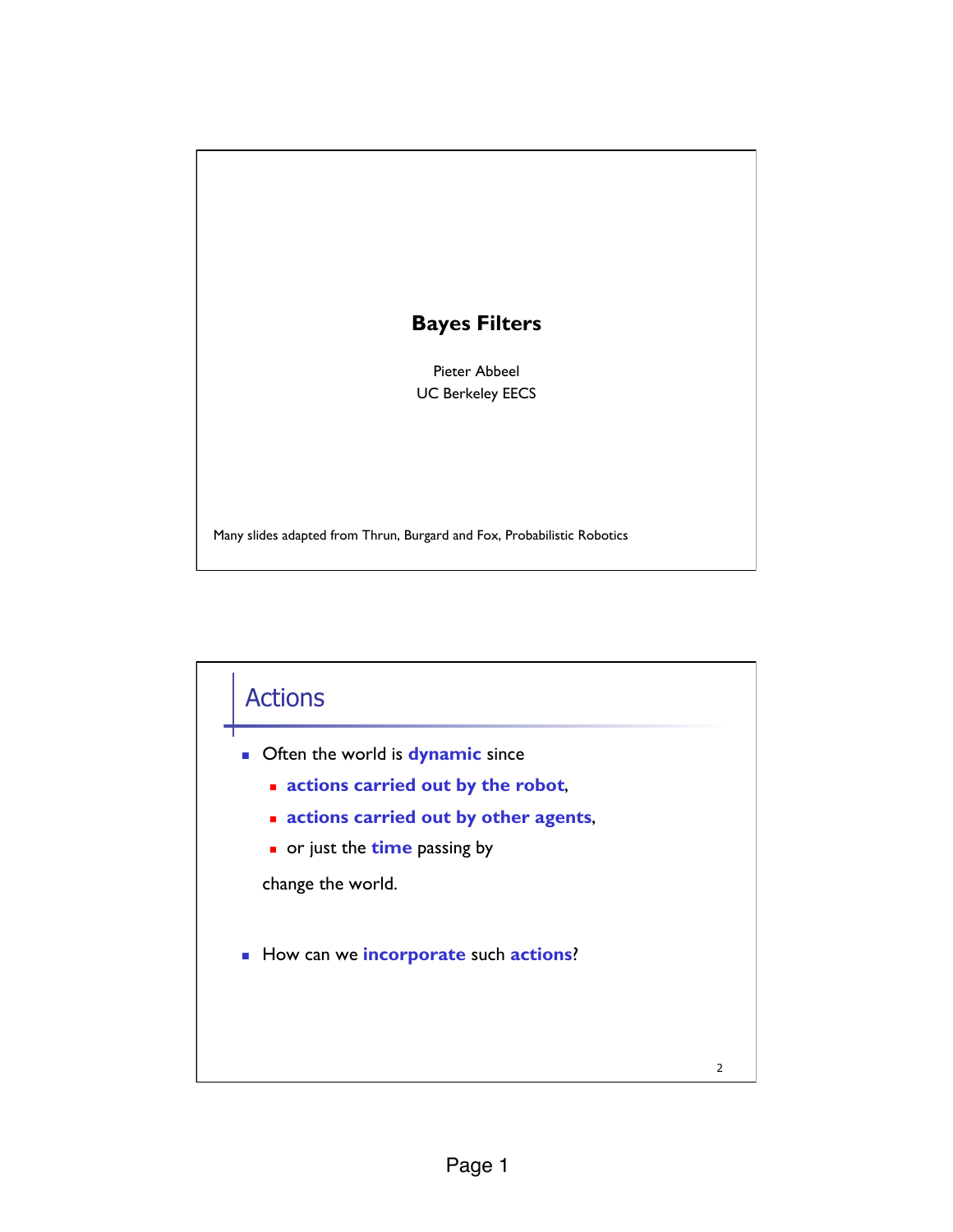

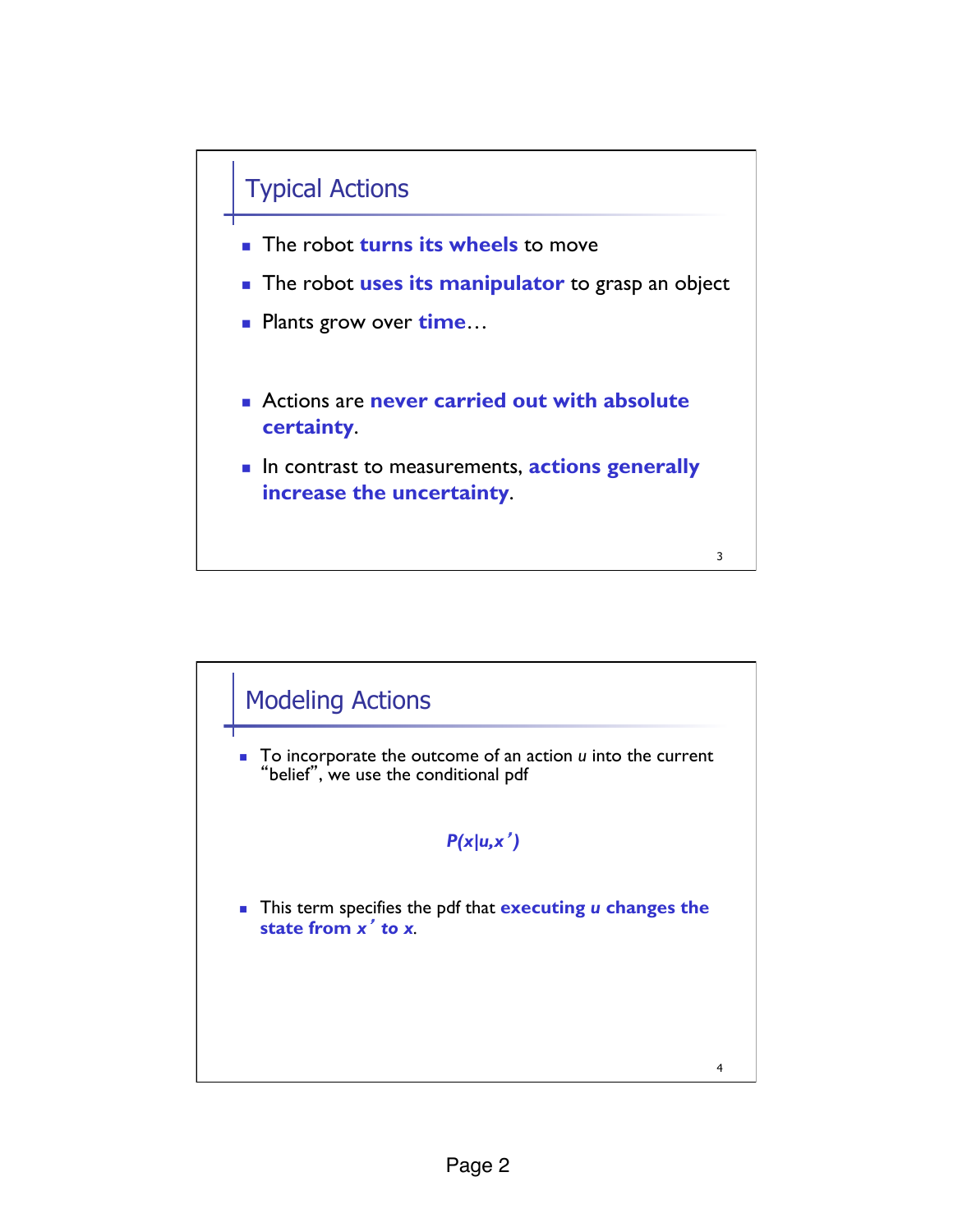

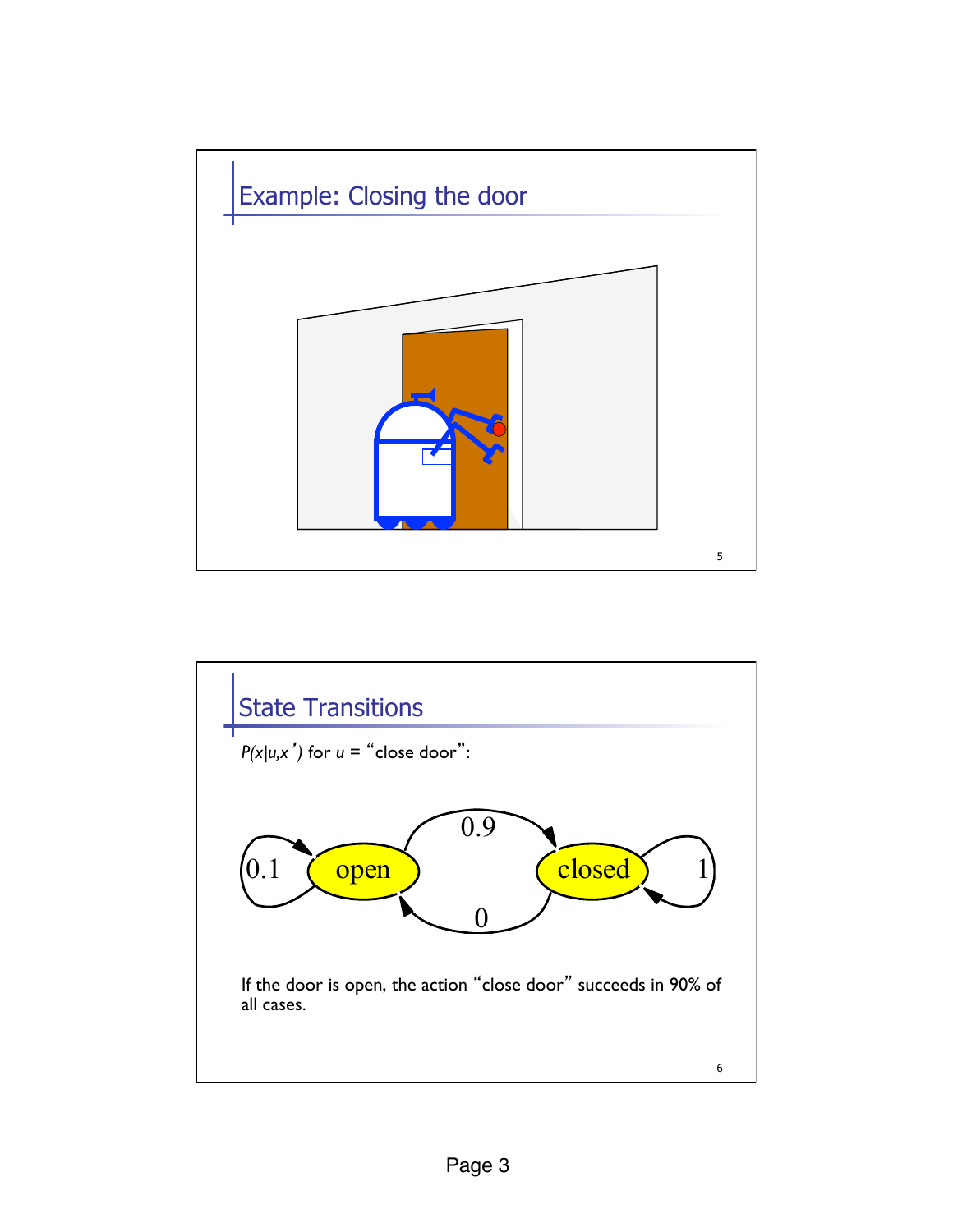Integrating the Outcome of Actions

Continuous case:

$$
P(x | u) = \int P(x | u, x') P(x') dx'
$$

Discrete case:

$$
P(x | u) = \sum P(x | u, x') P(x')
$$

7

8 Example: The Resulting Belief  $P(\text{closed} \mid u) = \sum P(\text{closed} \mid u, x')P(x')$ = *P*(*closed* | *u*,*open*)*P*(*open*) + *P*(*closed* | *u*, *closed*)*P*(*closed*)  $=\frac{9}{16}$ 10 " 5 8 + 1 1 " 3 8  $=\frac{15}{16}$ 16  $P(open | u) = \sum P(open | u, x')P(x')$  $= P(open | u, open)P(open)$ + *P*(*open* | *u*, *closed*)*P*(*closed*)  $=\frac{1}{16}$ 10 " 5 8 + 0 1 " 3 8  $=\frac{1}{16}$ 16  $= 1 - P(closed | u)$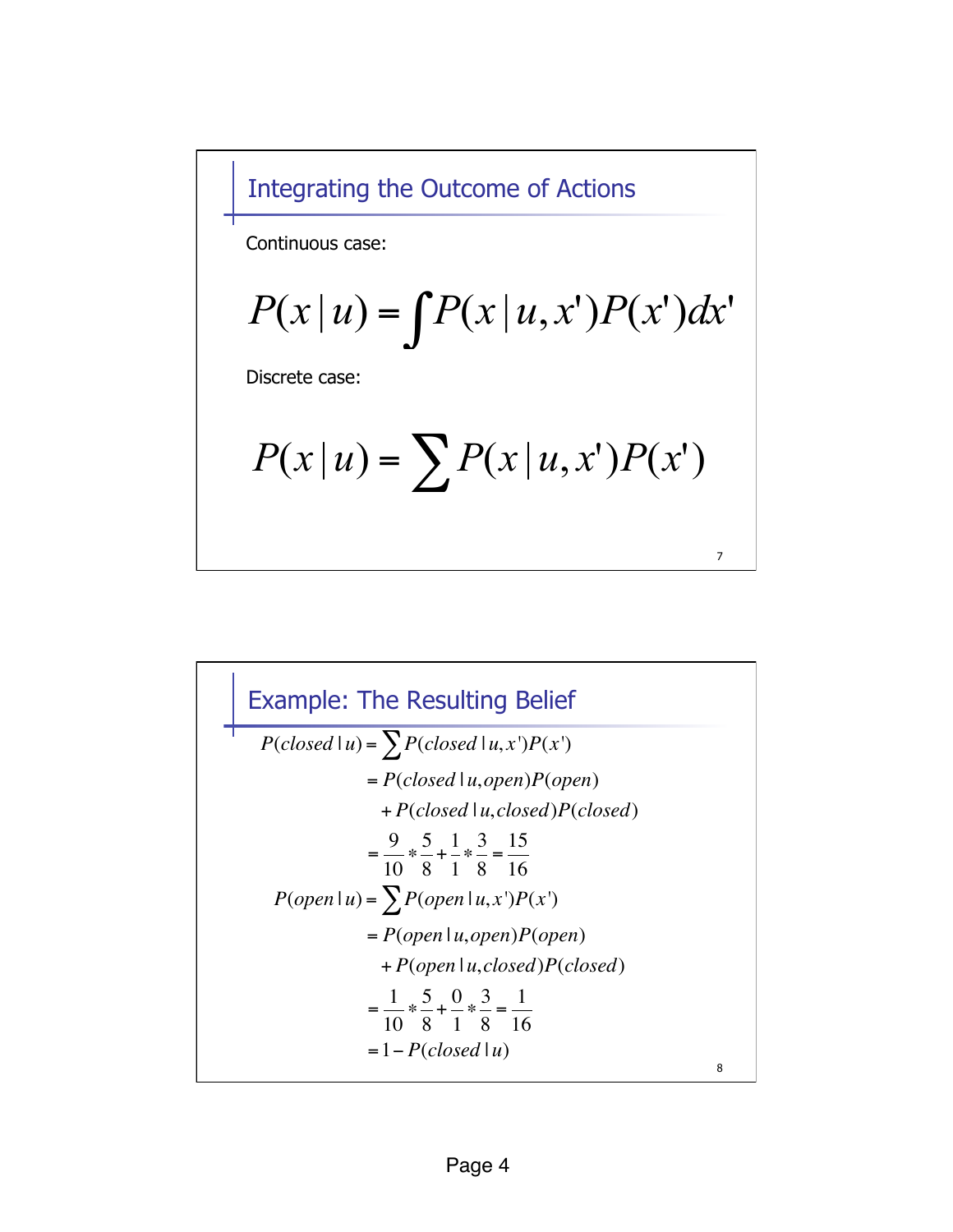

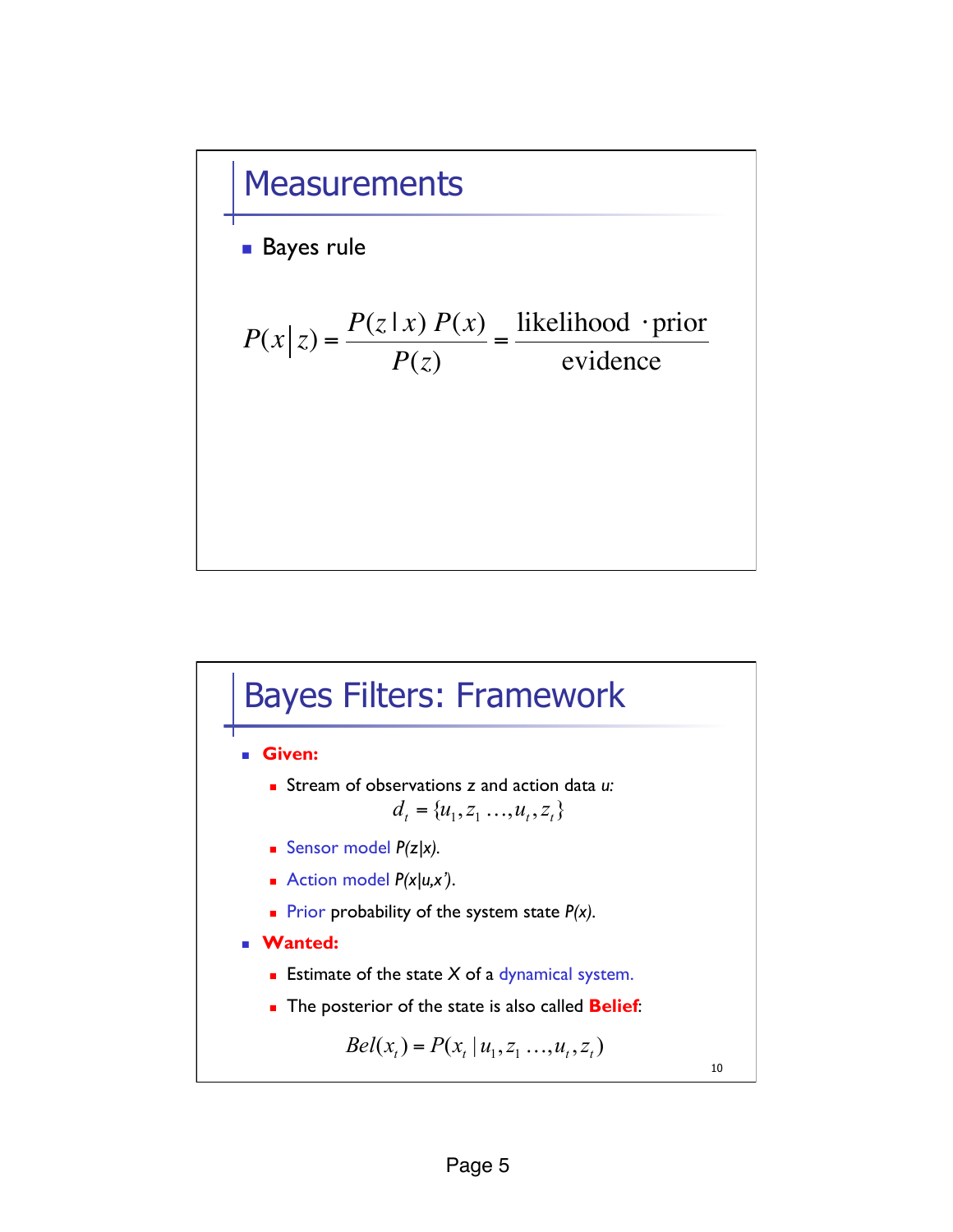

**Bayes Filters**  
\n
$$
\frac{B}{Bell(x_t)} = P(x_t | u_1, z_1 ..., u_t, z_t)
$$
\n
$$
= \eta P(z_t | x_t, u_1, z_1, ..., u_t) P(x_t | u_1, z_1, ..., u_t)
$$
\n
$$
= \eta P(z_t | x_t) P(x_t | u_1, z_1, ..., u_t)
$$
\n
$$
= \eta P(z_t | x_t) \int P(x_t | u_1, z_1, ..., u_t, x_{t-1}) P(x_{t-1} | u_1, z_1, ..., u_t) dx_{t-1}
$$
\n
$$
= \eta P(z_t | x_t) \int P(x_t | u_1, z_1, ..., u_t) dx_{t-1}
$$
\n
$$
= \eta P(z_t | x_t) \int P(x_t | u_t, x_{t-1}) P(x_{t-1} | u_1, z_1, ..., u_t) dx_{t-1}
$$
\n
$$
= \eta P(z_t | x_t) \int P(x_t | u_t, x_{t-1}) P(x_{t-1} | u_1, z_1, ..., z_{t-1}) dx_{t-1}
$$
\n
$$
= \eta P(z_t | x_t) \int P(x_t | u_t, x_{t-1}) Bell(x_{t-1}) dx_{t-1}
$$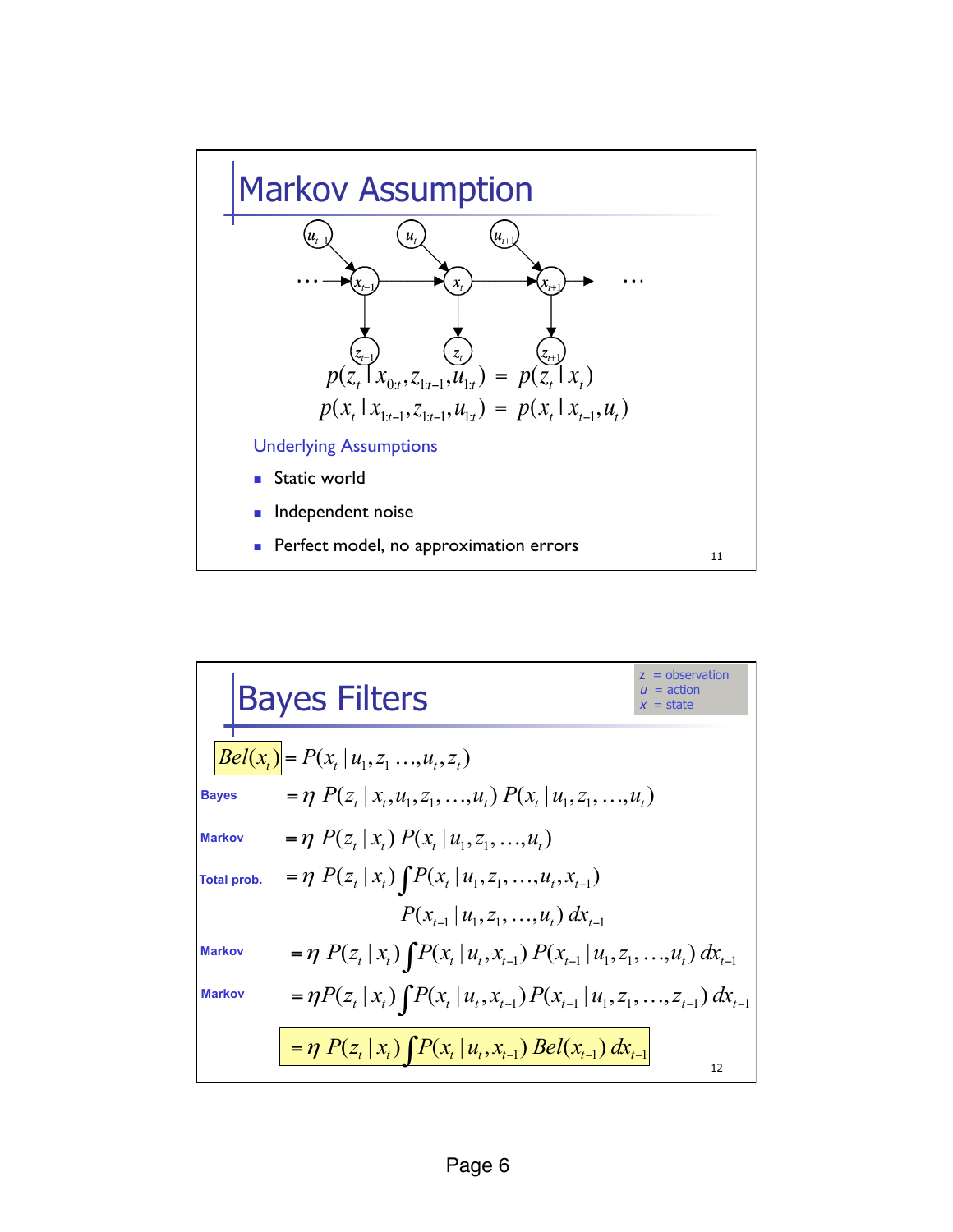

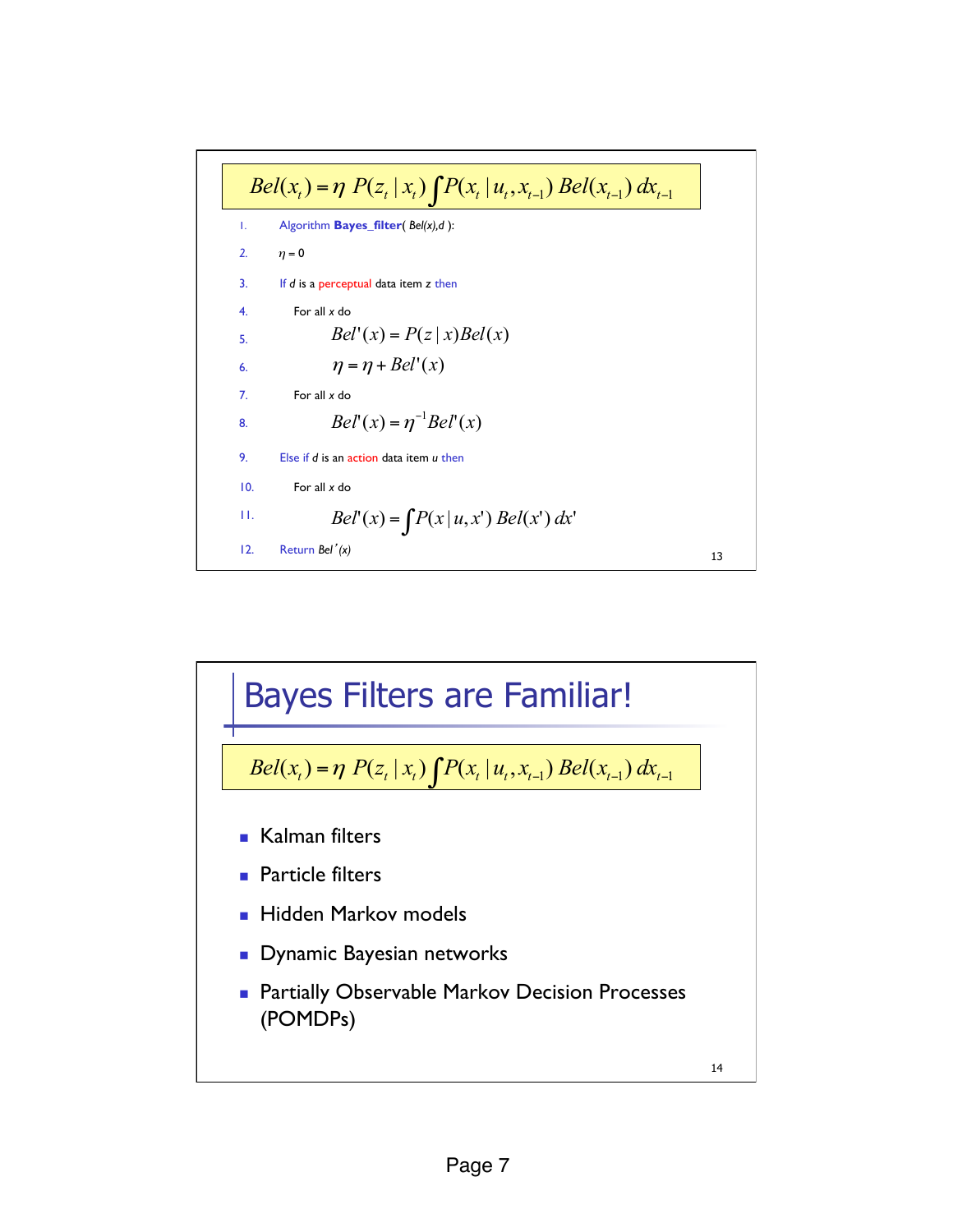## Example Applications

- **Robot localization:** 
	- **.** Observations are range readings (continuous)
	- **EXECUTE:** States are positions on a map (continuous)
- **BEER:** Speech recognition HMMs:
	- **.** Observations are acoustic signals (continuous valued)
	- ! States are specific positions in specific words (so, tens of thousands)
- **E.** Machine translation HMMs:
	- **.** Observations are words (tens of thousands)
	- **EXECUTE:** States are translation options

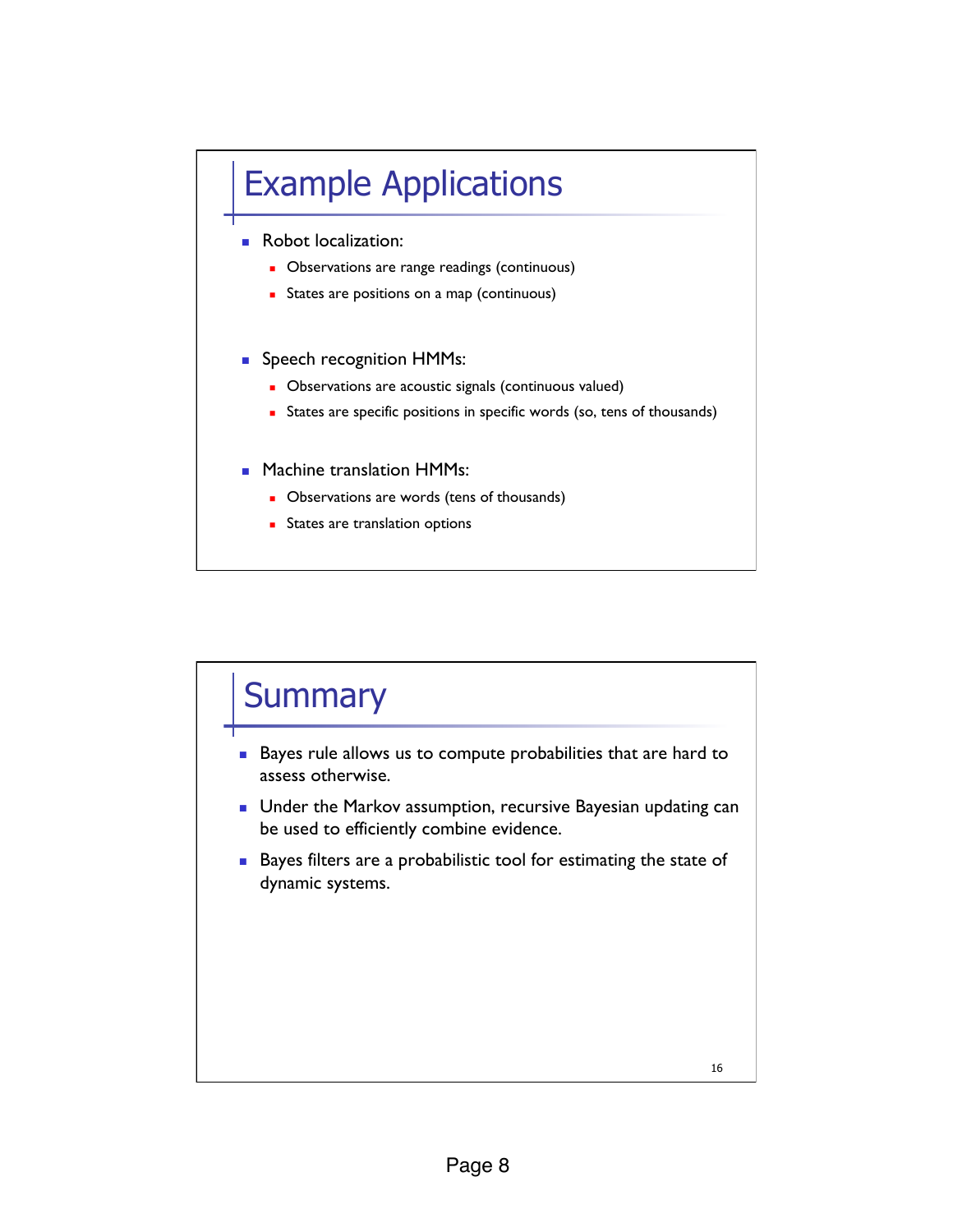

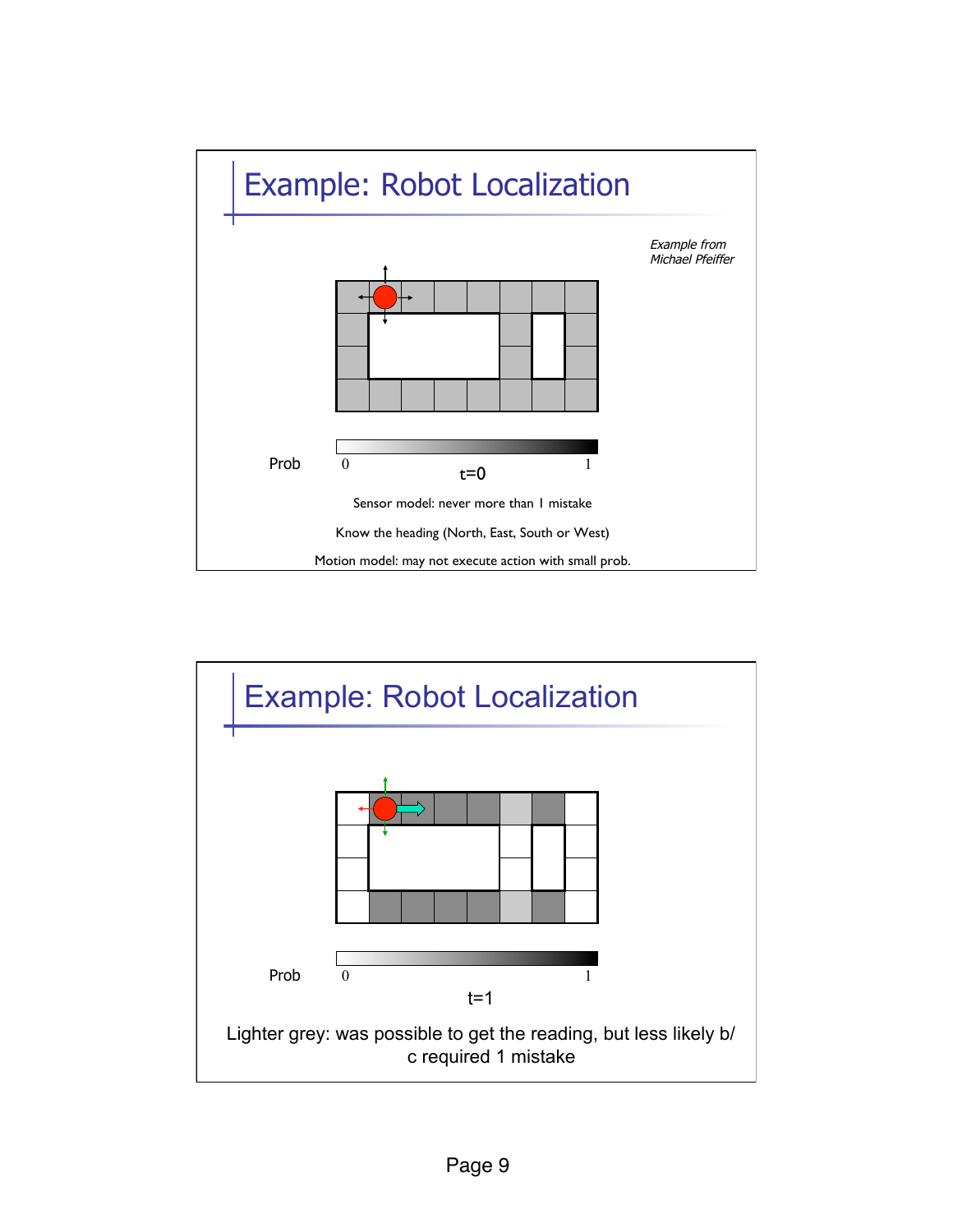

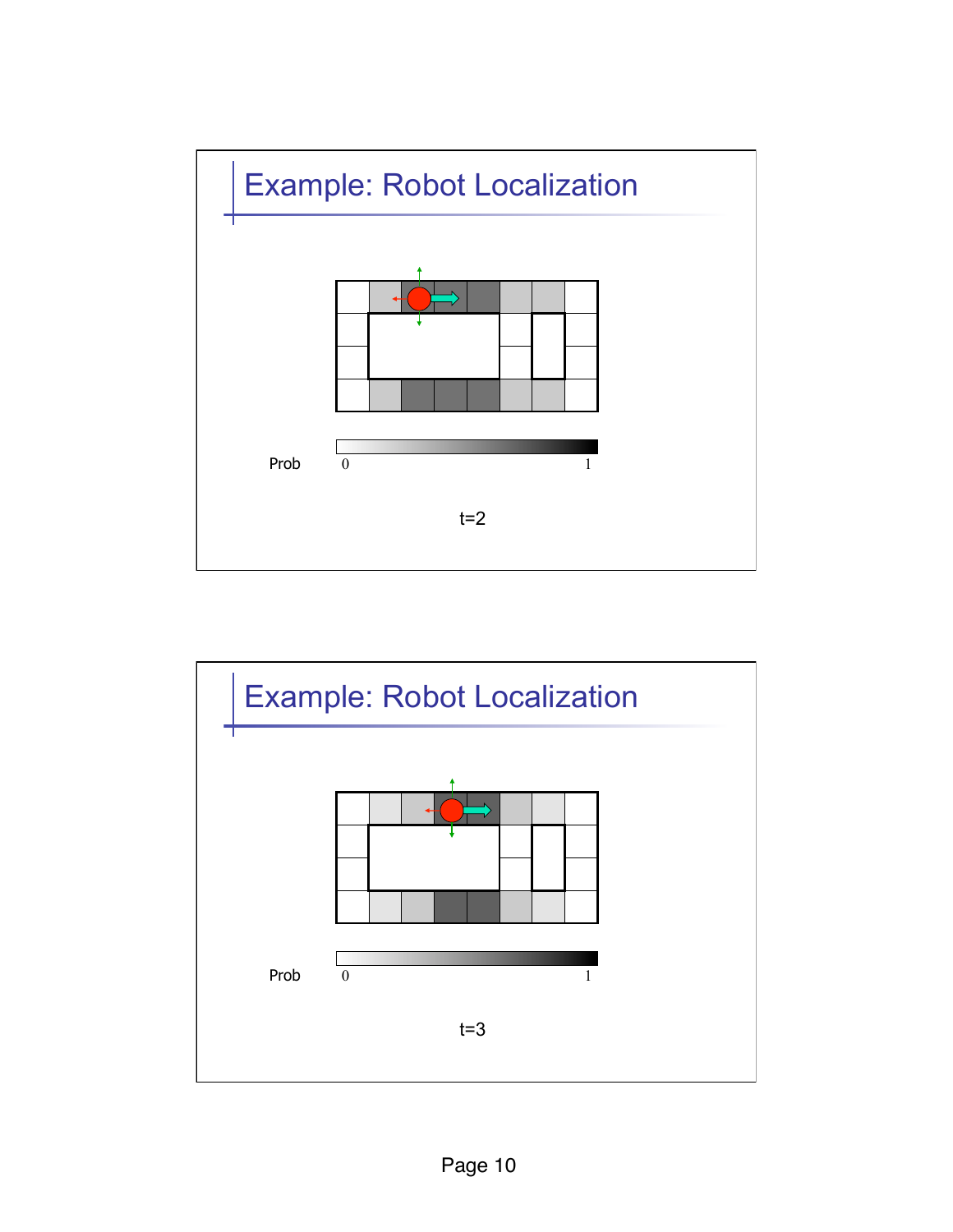